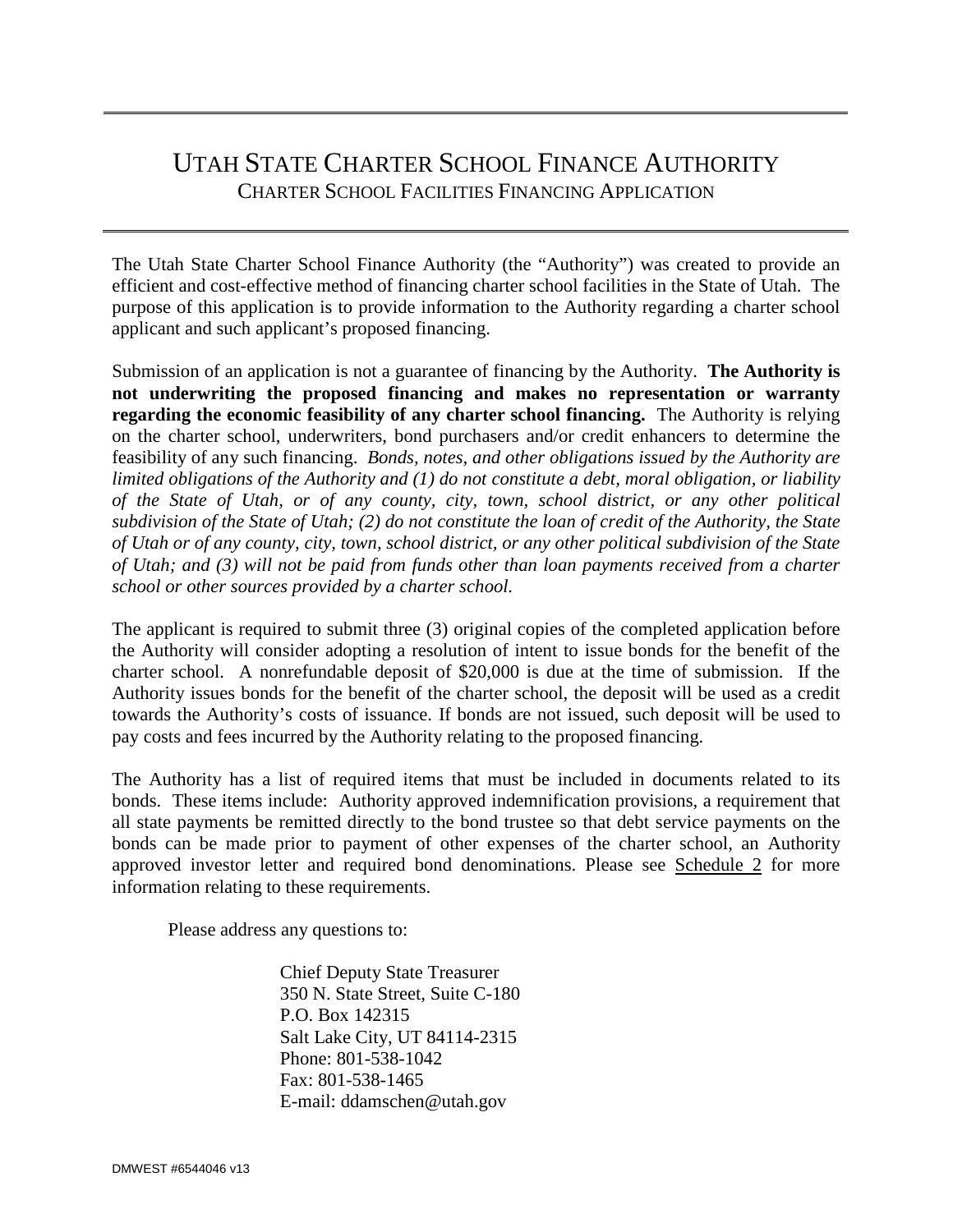File (a) three (3) original, executed copies of the completed application, including exhibits, and (b) a check for the nonrefundable deposit of Twenty Thousand Dollars Even (\$20,000.00) (made payable to the State Charter School Finance Authority), to:

> State Charter School Finance Authority c/o State Treasurer 350 N. State Street, Suite C-180 P.O. Box 142315 Salt Lake City, UT 84114-2315 Attn: Chief Deputy State Treasurer

#### *Checklist of Items:*

- *\_\_ Complete Part I Financing Team Information*
- *\_\_ Complete Part II Bond Issue Information*
- *\_\_ Complete Part III Charter School Information*
- *\_\_ Complete Part IV Charter School Facilities Information*
- *\_\_ Complete Part V Basic Charter School Documents*
- *\_\_ Complete Part VI Items Required to Complete Financing*
- *\_\_ Read Part VII Requirements and Expectations*
- *\_\_ Application Deposit*
- *\_\_ Sign Application*
- *\_\_ Attach Exhibits*

*December 2009*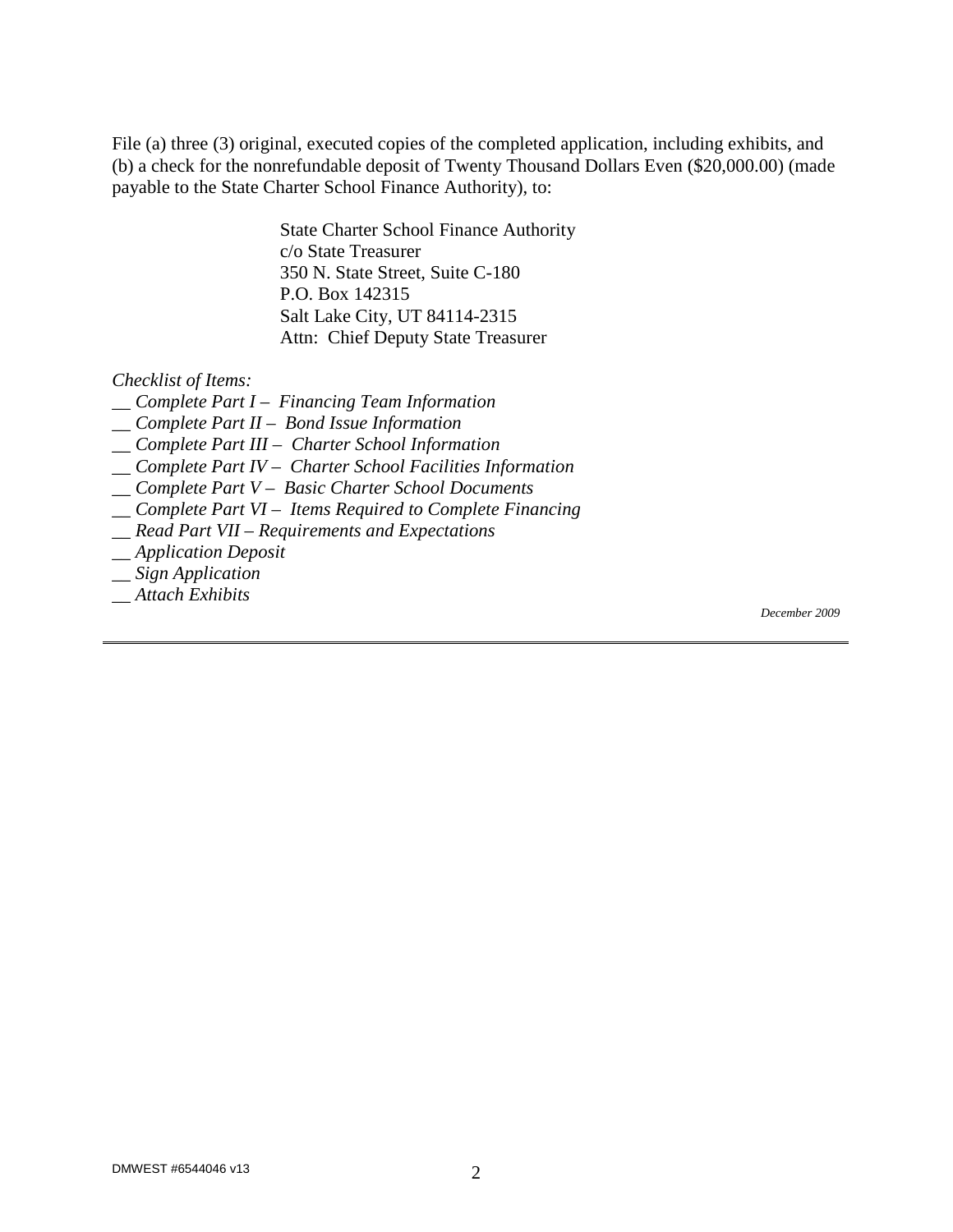State Charter School Finance Authority Charter School Facilities Financing Application

### **Part I – Financing Team Information**

| 1. | <b>Charter School</b>                                    |                     |  |  |  |  |  |  |  |  |
|----|----------------------------------------------------------|---------------------|--|--|--|--|--|--|--|--|
|    | Name of School:                                          |                     |  |  |  |  |  |  |  |  |
|    | Name of Contact:                                         |                     |  |  |  |  |  |  |  |  |
|    | <b>Mailing Address:</b>                                  | Telephone:          |  |  |  |  |  |  |  |  |
|    | City:                                                    | Cell phone:         |  |  |  |  |  |  |  |  |
|    | State:                                                   | Fax:                |  |  |  |  |  |  |  |  |
|    | Zip Code:                                                | E-Mail:             |  |  |  |  |  |  |  |  |
|    |                                                          |                     |  |  |  |  |  |  |  |  |
| 2. | <b>Charter School Legal Counsel</b>                      |                     |  |  |  |  |  |  |  |  |
|    | Name of Firm:                                            |                     |  |  |  |  |  |  |  |  |
|    | Name of Attorney:                                        |                     |  |  |  |  |  |  |  |  |
|    | <b>Mailing Address:</b>                                  | Telephone:          |  |  |  |  |  |  |  |  |
|    | City:                                                    | Cell phone:         |  |  |  |  |  |  |  |  |
|    | State:                                                   | Fax:                |  |  |  |  |  |  |  |  |
|    | Zip Code:                                                | E-Mail:             |  |  |  |  |  |  |  |  |
|    |                                                          |                     |  |  |  |  |  |  |  |  |
| 3. | <b>Charter School Financial Consultant (if any)</b>      |                     |  |  |  |  |  |  |  |  |
|    | Name of Firm:                                            |                     |  |  |  |  |  |  |  |  |
|    | Name of Contact:                                         |                     |  |  |  |  |  |  |  |  |
|    | <b>Mailing Address:</b>                                  | Telephone:          |  |  |  |  |  |  |  |  |
|    | City:                                                    | Cell phone:         |  |  |  |  |  |  |  |  |
|    | State:                                                   | Fax:                |  |  |  |  |  |  |  |  |
|    | Zip Code:                                                | E-Mail:             |  |  |  |  |  |  |  |  |
|    |                                                          |                     |  |  |  |  |  |  |  |  |
| 4. | <b>Bond Counsel</b>                                      |                     |  |  |  |  |  |  |  |  |
|    | Name of Firm:                                            |                     |  |  |  |  |  |  |  |  |
|    | Name of Attorney:                                        |                     |  |  |  |  |  |  |  |  |
|    | <b>Mailing Address:</b>                                  | Telephone:          |  |  |  |  |  |  |  |  |
|    | City:                                                    | Cell phone:         |  |  |  |  |  |  |  |  |
|    | State:                                                   | Fax:                |  |  |  |  |  |  |  |  |
|    | Zip Code:                                                | E-Mail:             |  |  |  |  |  |  |  |  |
|    |                                                          |                     |  |  |  |  |  |  |  |  |
| 5. | <b>Bond Underwriter/Placement Agent</b><br>Name of Firm: |                     |  |  |  |  |  |  |  |  |
|    | Name of Contact:                                         |                     |  |  |  |  |  |  |  |  |
|    |                                                          |                     |  |  |  |  |  |  |  |  |
|    | <b>Mailing Address:</b>                                  | Telephone:          |  |  |  |  |  |  |  |  |
|    | City:                                                    | Cell phone:<br>Fax: |  |  |  |  |  |  |  |  |
|    | State:                                                   |                     |  |  |  |  |  |  |  |  |
|    | Zip Code:                                                | E-Mail:             |  |  |  |  |  |  |  |  |
|    |                                                          |                     |  |  |  |  |  |  |  |  |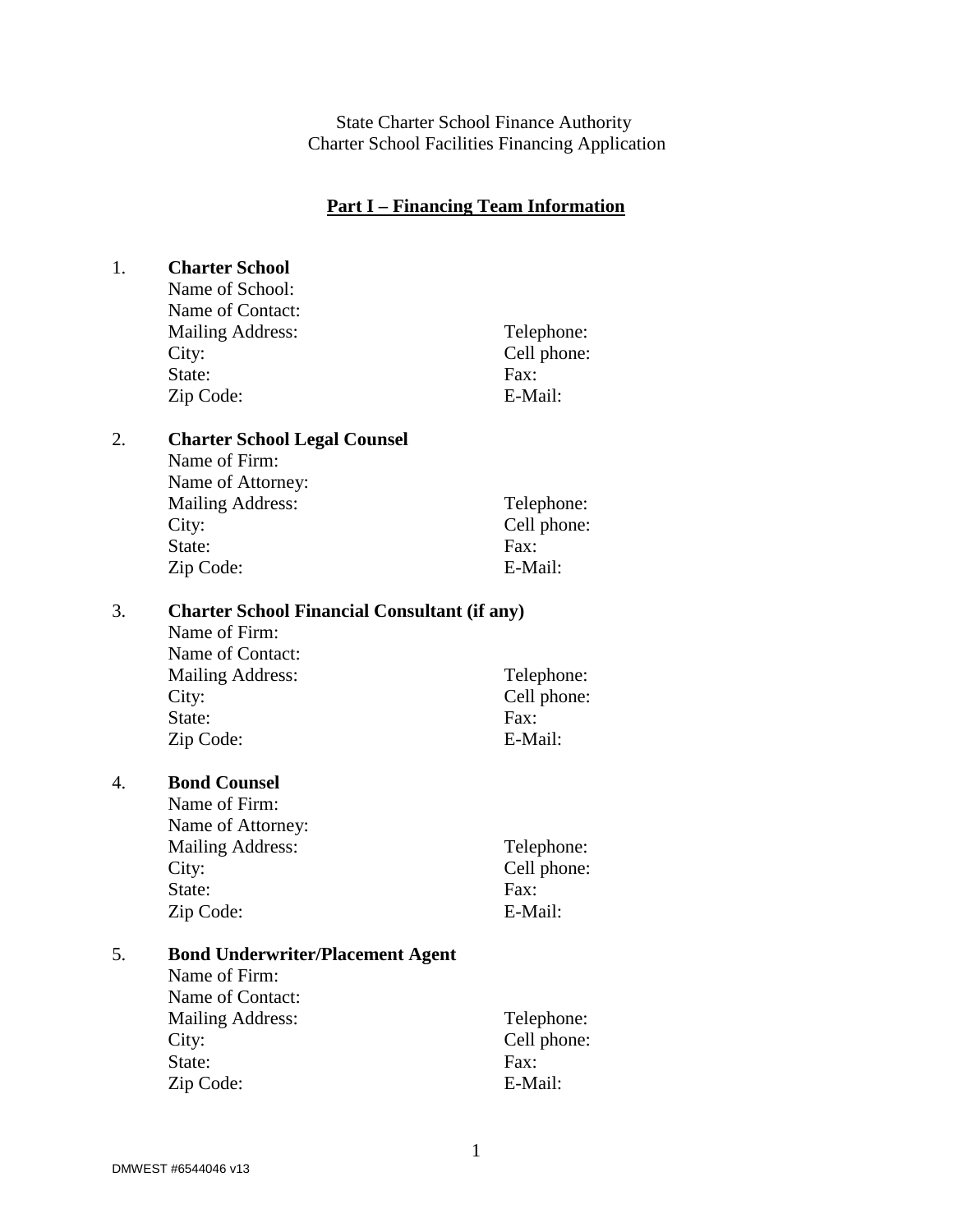| 6.  | <b>Bond Underwriter/Placement Agent's Legal Counsel</b>         |             |  |  |  |  |  |  |  |  |
|-----|-----------------------------------------------------------------|-------------|--|--|--|--|--|--|--|--|
|     | Name of Firm:                                                   |             |  |  |  |  |  |  |  |  |
|     | Name of Attorney:                                               |             |  |  |  |  |  |  |  |  |
|     | <b>Mailing Address:</b>                                         | Telephone:  |  |  |  |  |  |  |  |  |
|     | City:                                                           | Cell phone: |  |  |  |  |  |  |  |  |
|     | State:                                                          | Fax:        |  |  |  |  |  |  |  |  |
|     | Zip Code:                                                       | E-Mail:     |  |  |  |  |  |  |  |  |
| 7.  | <b>Credit Enhancement Provider (if any)</b>                     |             |  |  |  |  |  |  |  |  |
|     | Name of Firm:                                                   |             |  |  |  |  |  |  |  |  |
|     | Name of Contact:                                                |             |  |  |  |  |  |  |  |  |
|     | <b>Mailing Address:</b>                                         | Telephone:  |  |  |  |  |  |  |  |  |
|     | City:                                                           | Cell phone: |  |  |  |  |  |  |  |  |
|     | State:                                                          | Fax:        |  |  |  |  |  |  |  |  |
|     | Zip Code:                                                       | E-Mail:     |  |  |  |  |  |  |  |  |
| 8.  | Trustee (Trust office must be located within the State of Utah) |             |  |  |  |  |  |  |  |  |
|     | Name of Firm:                                                   |             |  |  |  |  |  |  |  |  |
|     | Name of Contact:                                                |             |  |  |  |  |  |  |  |  |
|     | <b>Mailing Address:</b>                                         | Telephone:  |  |  |  |  |  |  |  |  |
|     | City:                                                           | Cell phone: |  |  |  |  |  |  |  |  |
|     | State:                                                          | Fax:        |  |  |  |  |  |  |  |  |
|     | Zip Code:                                                       | E-Mail:     |  |  |  |  |  |  |  |  |
| 9.  | <b>Title Company</b>                                            |             |  |  |  |  |  |  |  |  |
|     | Name of Firm:                                                   |             |  |  |  |  |  |  |  |  |
|     | Name of Contact:                                                |             |  |  |  |  |  |  |  |  |
|     | <b>Mailing Address:</b>                                         | Telephone:  |  |  |  |  |  |  |  |  |
|     | City:                                                           | Cell phone: |  |  |  |  |  |  |  |  |
|     | State:                                                          | Fax:        |  |  |  |  |  |  |  |  |
|     | Zip Code:                                                       | E-Mail:     |  |  |  |  |  |  |  |  |
| 10. | <b>Appraiser</b>                                                |             |  |  |  |  |  |  |  |  |
|     | Name of Firm:                                                   |             |  |  |  |  |  |  |  |  |
|     | Name of Contact:                                                |             |  |  |  |  |  |  |  |  |
|     | <b>Mailing Address:</b>                                         | Telephone:  |  |  |  |  |  |  |  |  |
|     | City:                                                           | Cell phone: |  |  |  |  |  |  |  |  |
|     | State:                                                          | Fax:        |  |  |  |  |  |  |  |  |
|     | Zip Code:                                                       | E-Mail:     |  |  |  |  |  |  |  |  |
|     |                                                                 |             |  |  |  |  |  |  |  |  |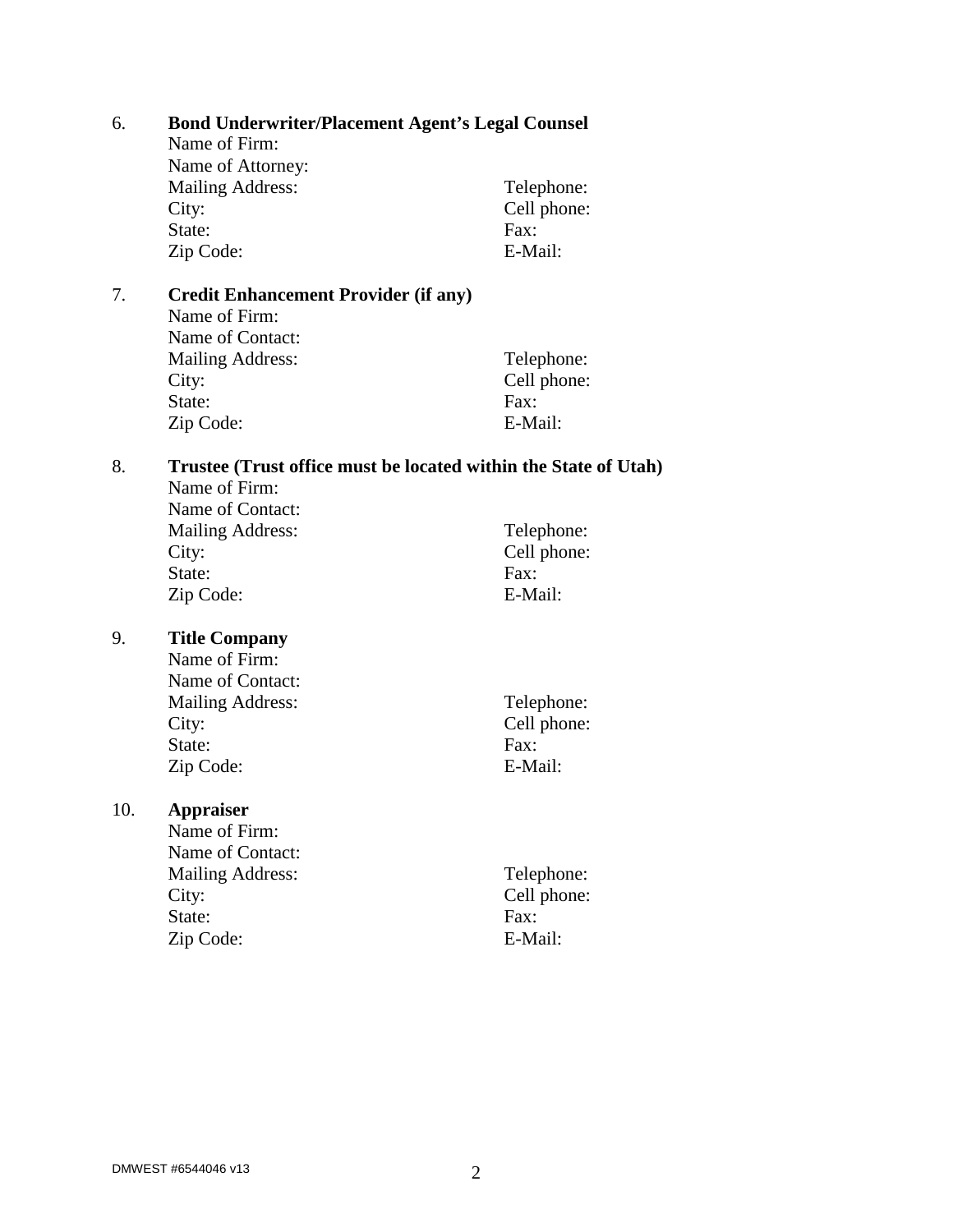| 11. | <b>Contractor (if any)</b><br>Name of Firm:<br>Name of Contact:<br><b>Mailing Address:</b><br>City:<br>State:<br>Zip Code: | Telephone:<br>Cell phone:<br>$\text{Fax}$<br>E-Mail: |
|-----|----------------------------------------------------------------------------------------------------------------------------|------------------------------------------------------|
| 12. | <b>Architect</b> (if any)<br>Name of Firm:<br>Name of Contact:<br><b>Mailing Address:</b><br>City:<br>State:<br>Zip Code:  | Telephone:<br>Cell phone:<br>$\text{Fax}$<br>E-Mail: |
| 13. | <b>Engineer</b> (if any)<br>Name of Firm:<br>Name of Contact:<br><b>Mailing Address:</b><br>City:<br>State:<br>Zip Code:   | Telephone:<br>Cell phone:<br>Fax:<br>E-Mail:         |

### 14. **Other Participants (if any)** (use additional sheets, if necessary, to provide this information for any additional participants) Participant's Function in Issuance of Bonds: Name of Firm:

| Name of Contact:        |               |
|-------------------------|---------------|
| <b>Mailing Address:</b> | Telephone:    |
| City:                   | Cell phone:   |
| State:                  | $\text{Fax}:$ |
| Zip Code:               | E-Mail:       |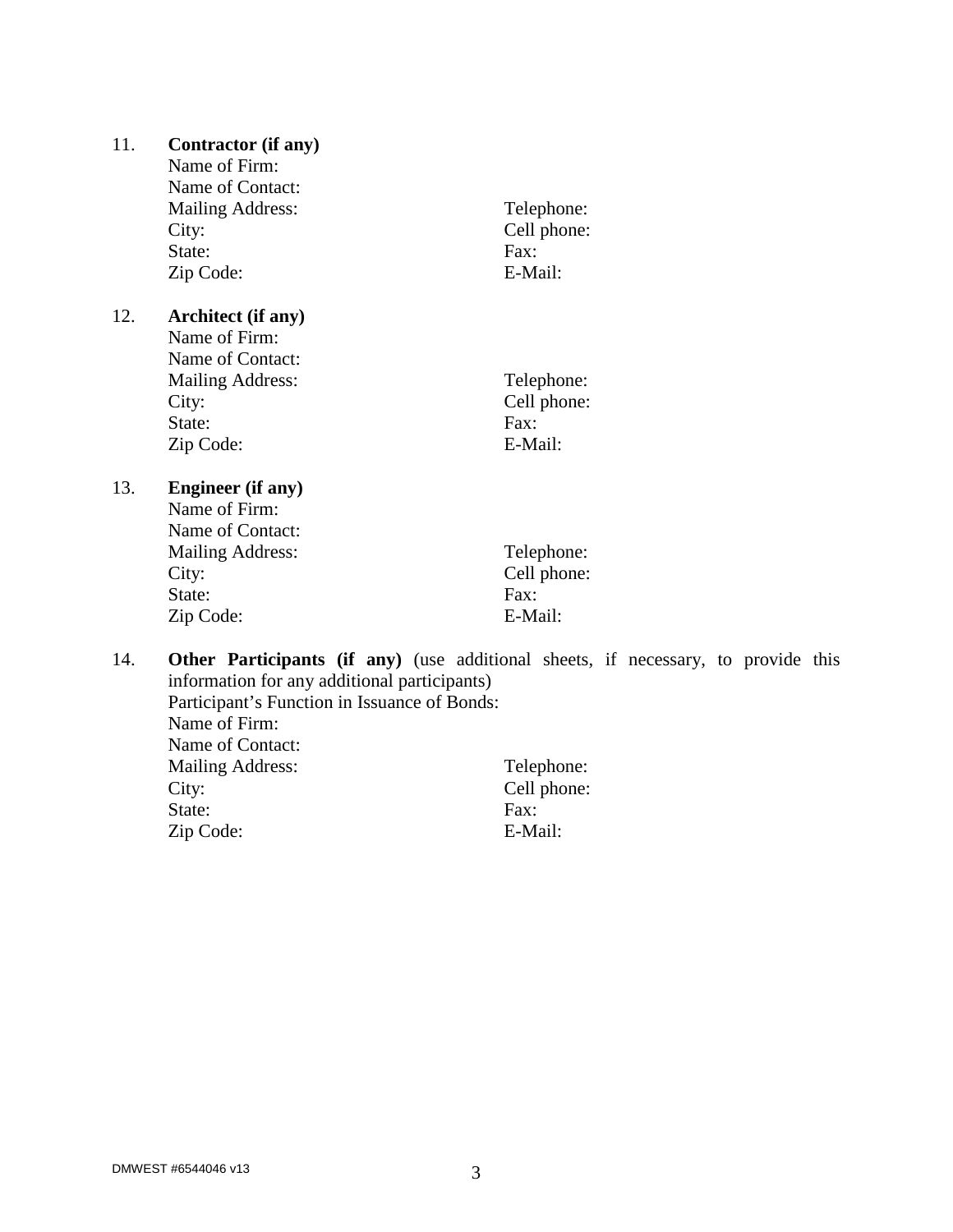#### **Part II –Bond Issue Information**

- 1. Amount of bonds proposed to be issued (including tax-exempt and taxable bonds): a. tax-exempt  $\frac{1}{2}$  b. taxable  $\frac{1}{2}$
- 2. Proposed date of bond closing:

3. Please indicate the amount of fixed rate and/or variable rate bonds:

a. Fixed  $\frac{\sqrt{a}}{2}$  (amount) b. Variable  $\frac{\sqrt{a}}{2}$  (amount)

What is the anticipated interest rate(s)?:

- 4. Indicate whether bonds will be sold in a public offering or in a private placement:
- 5. Indicate if the bond issuance will be used to refund any outstanding debt and describe outstanding debt if applicable:
- 6. Briefly describe bond structure, including security for the bonds, any credit enhancement and estimated debt service schedule:
- 7. For each rating agency, indicate anticipated bond rating or indicate N/A if bonds are not expected to be rated:

|                   | <b>Rating</b> | <b>Date Rating Anticipated</b> |
|-------------------|---------------|--------------------------------|
| Fitch             |               |                                |
| Moody's           |               |                                |
| Standard & Poor's |               |                                |
| Other             |               |                                |

8. List all sources of financing for the charter school facilities at completion for facilities being financed in whole or in part by the bonds the Authority is being asked to issue under this application:

|                                    | Amount |
|------------------------------------|--------|
| Tax-exempt Bonds                   |        |
| Taxable Bonds                      |        |
| <b>Charter School Contribution</b> |        |
| Other                              |        |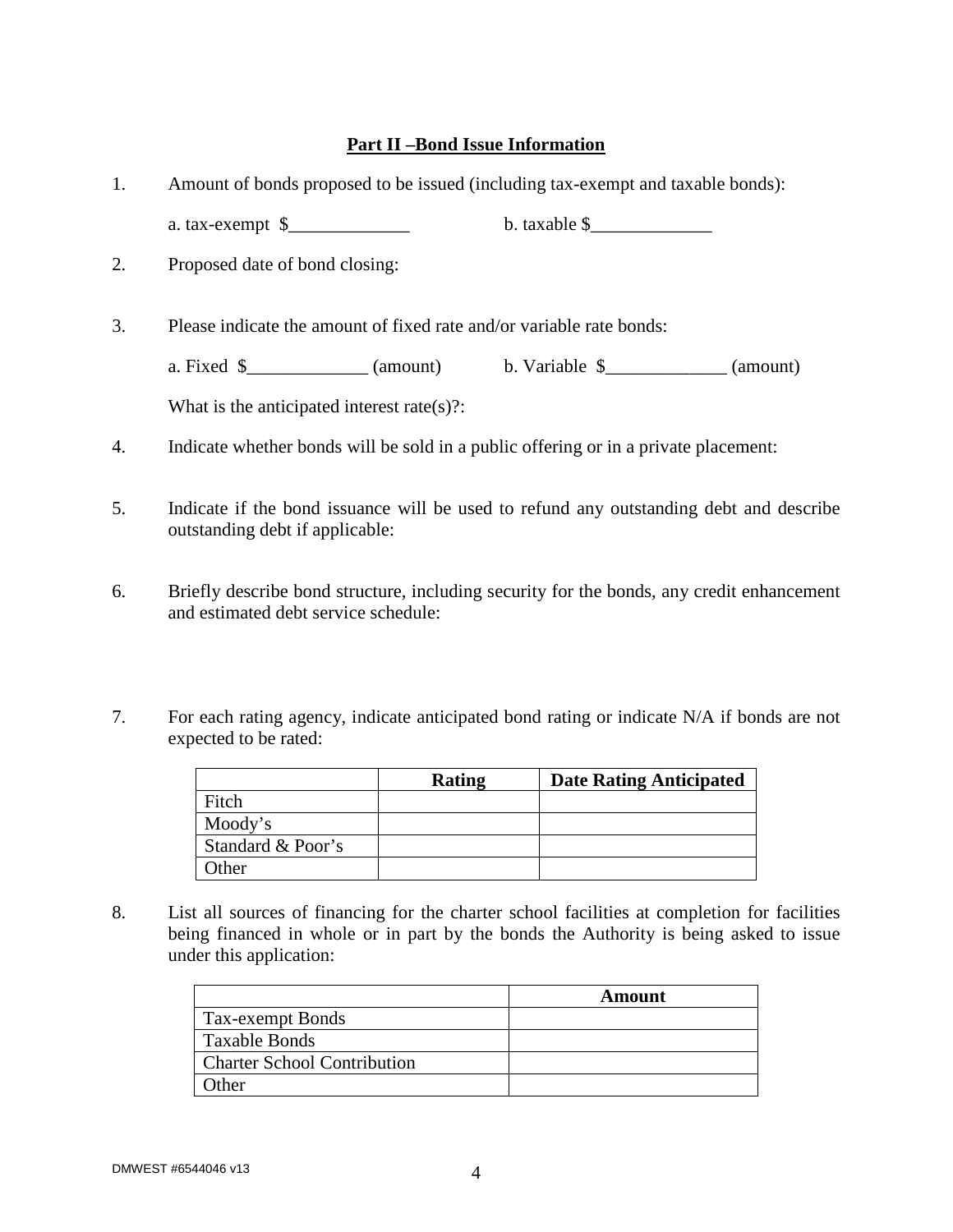- 9. Does the Charter School currently have:
	- (a) Cash on hand that will enable it to cover at least 30 days of operating expenses?
	- (b) A general fund balance that covers at least 15% of the following year's operating expenses?
	- (c) Projected net income sufficient to achieve a debt-service coverage ratio of 1.1?
	- (d) A working capital reserve of at least 3% of its annual operating expenses?

If the answer to any of the questions is no, please explain the current resources available.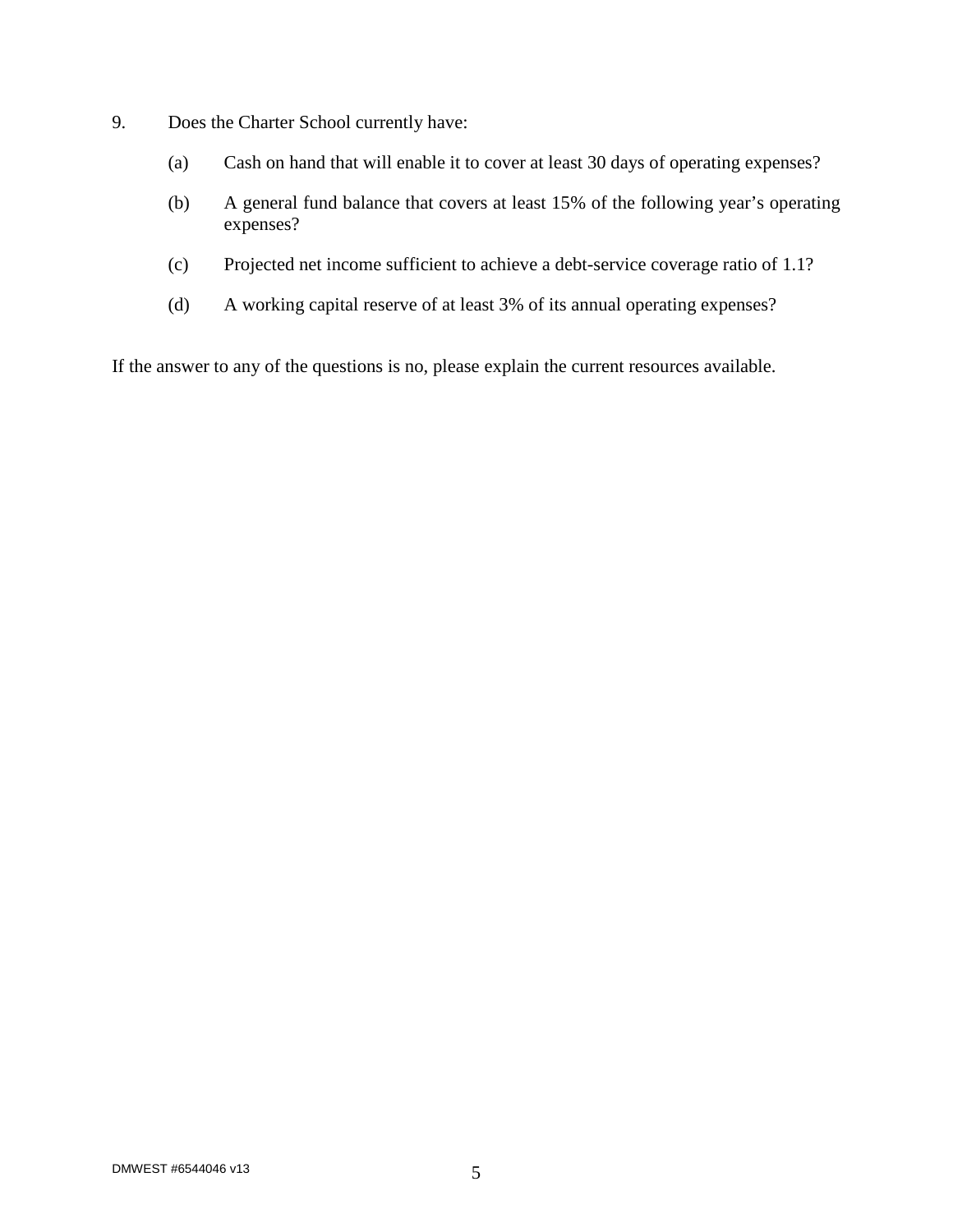#### **Part III – Charter School Information**

#### **General Information**

Please provide the following information about the charter school:

- 1. Charter school legal name:
- 2. Any "doing business as" names:
- 3. The legal structure of the charter school (i.e. Utah nonprofit corporation):
- 4. Is the charter school an exempt organization under Section 501(c)(3) of the Internal Revenue Code?

If no, has the charter school filed an application with the IRS for the charter school to be determined an exempt organization under Section 501(c)(3) of the Internal Revenue Code?

If yes, when was the application filed, and what is the status of the application?

If such application has not been filed, does the charter school intend to file such an application?

If yes, when does the charter school intend to file such an application?

If no, why does the charter school not intend to file such an application?

- 5. List the Federal Tax identification number for charter school:
- 6. Are there management or services agreements between the charter school and management companies or educational service providers? If yes, please list and provide copies of all such agreements.
- 7. List the members of the governing board of the charter school and provide a brief summary of their educational and business background and qualifications.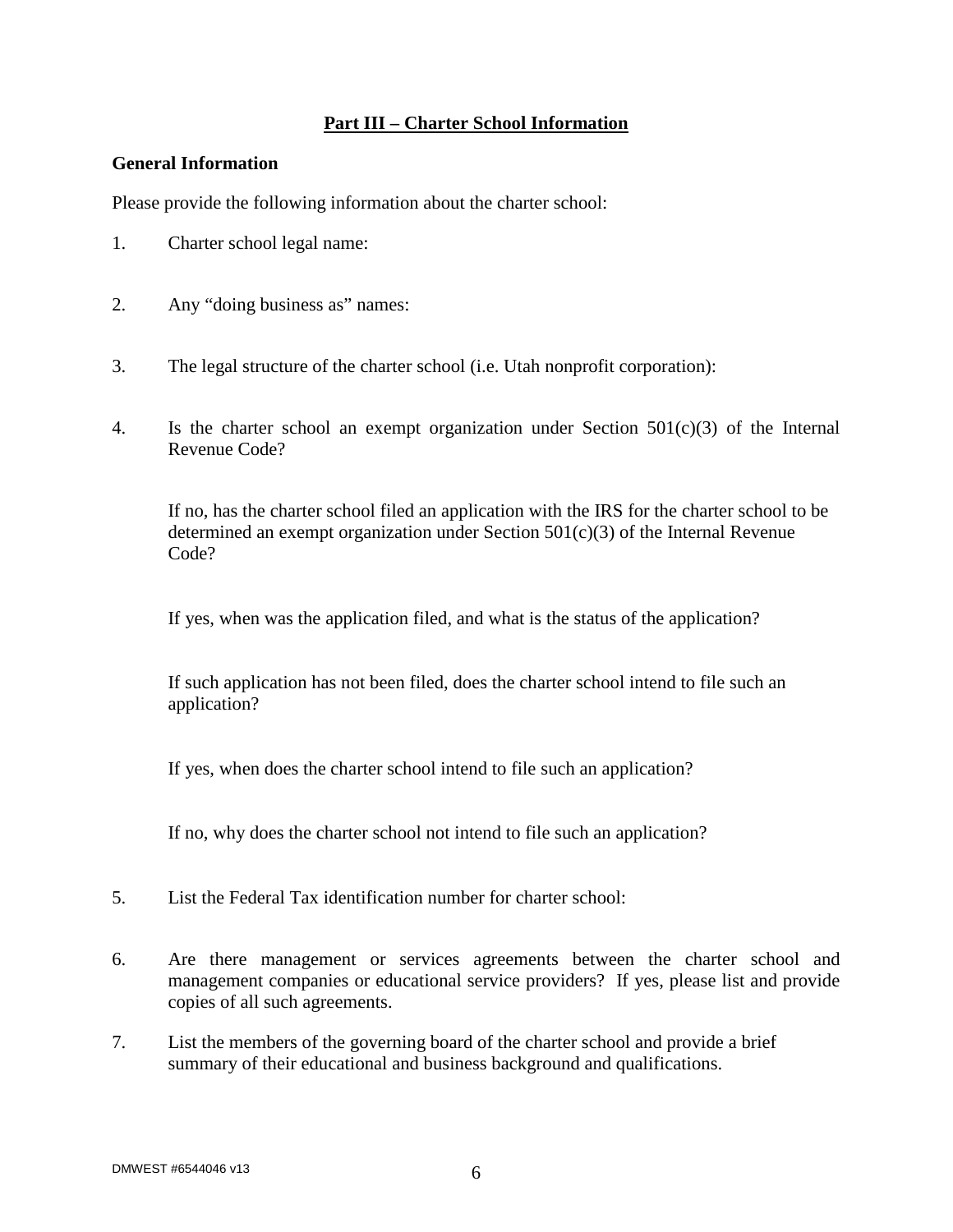#### **Legal Status**

- 1. Has the charter school ever:
	- a) Filed petition in bankruptcy or to be placed into receivership?
	- b) Had a bankruptcy or receivership action commenced against it?
	- c) Defaulted on a loan? or
	- d) Had a foreclosure action taken against it?

If the answer to any of the foregoing is "yes," please explain.

- 2. Is the charter school, or are any of its officers, directors, or employees currently a party to, or been notified that it may become a party to, any civil litigation that may adversely affect:
	- (a) The ability of the charter school to operate; or
	- (b) The financing that is the subject of this application?

If so, please explain:

- 3. Have there been any administrative or civil settlements, decisions, or judgements against the charter school or any of its officers, directors, or employees in the past that could adversely affect:
	- (a) The ability of the charter school to operate; or
	- (b) The financing that is the subject of this application?

If so, please explain and state the amount: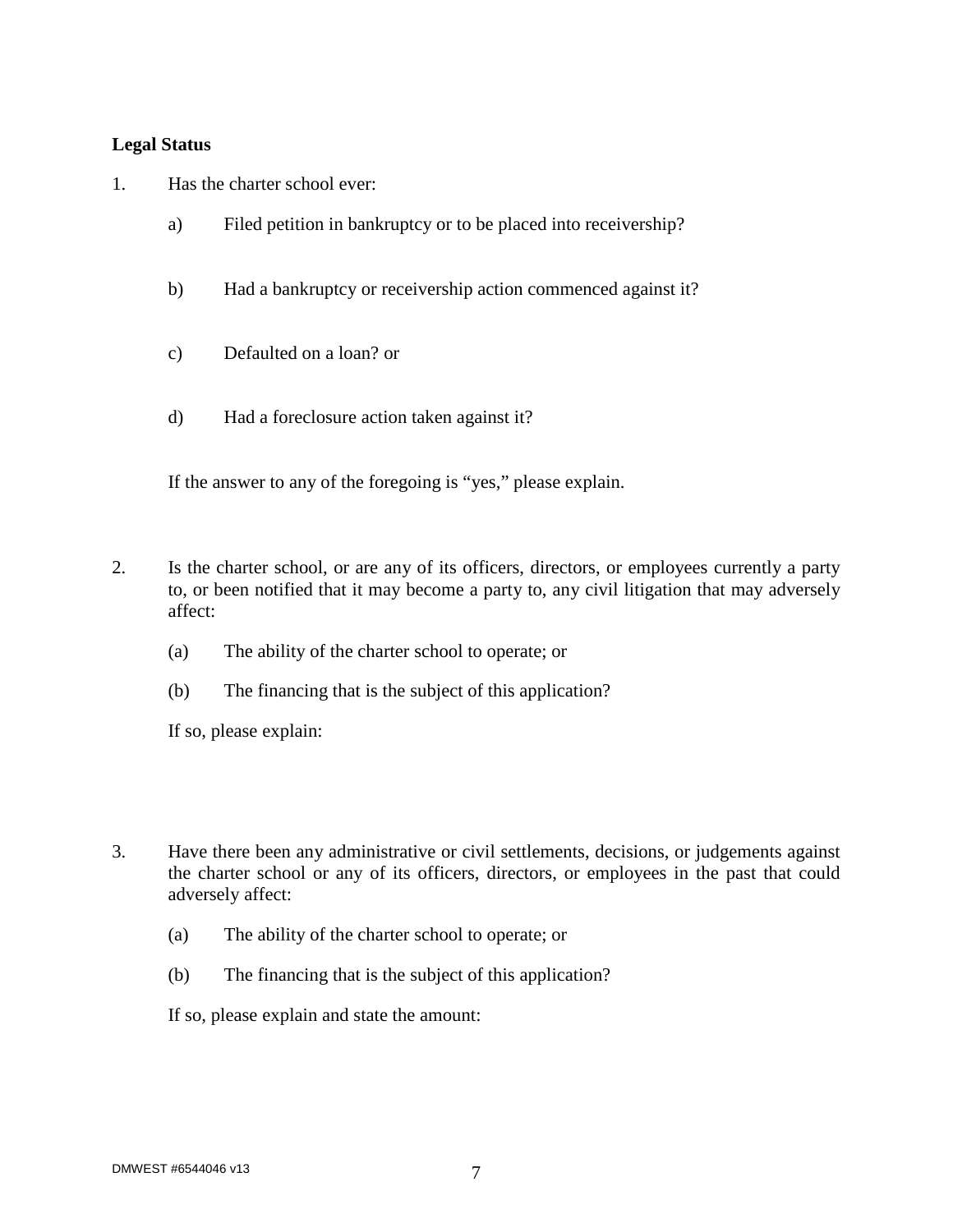- 4. Is the charter school currently subject to, or been notified that it may become subject to, any civil litigation, examination, or investigation by a local, state or federal licensing, accreditation, or regulatory or enforcement agency? If so, please explain:
- 5. Has the charter school ever been subject to any civil or administrative proceeding, examination, or investigation by a local, state or federal licensing or taxing accreditation agency, a local, state or federal taxing authority, or a local state or federal regulatory or enforcement agency that resulted in a settlement, decision or judgment? If so, please explain:

#### **Criminal Matters**

Is the charter school or are any of its officers, directors, or employees, currently or previously been a party to, or the subject of, or been notified that it or they may become a party to or the subject of, any criminal litigation, proceeding, charge, complaint, examination or investigation of any kind that could result in felony, misdemeanor or other criminal charges or adversely affect the financial condition of the charter school or the proposed transaction? If so, please explain: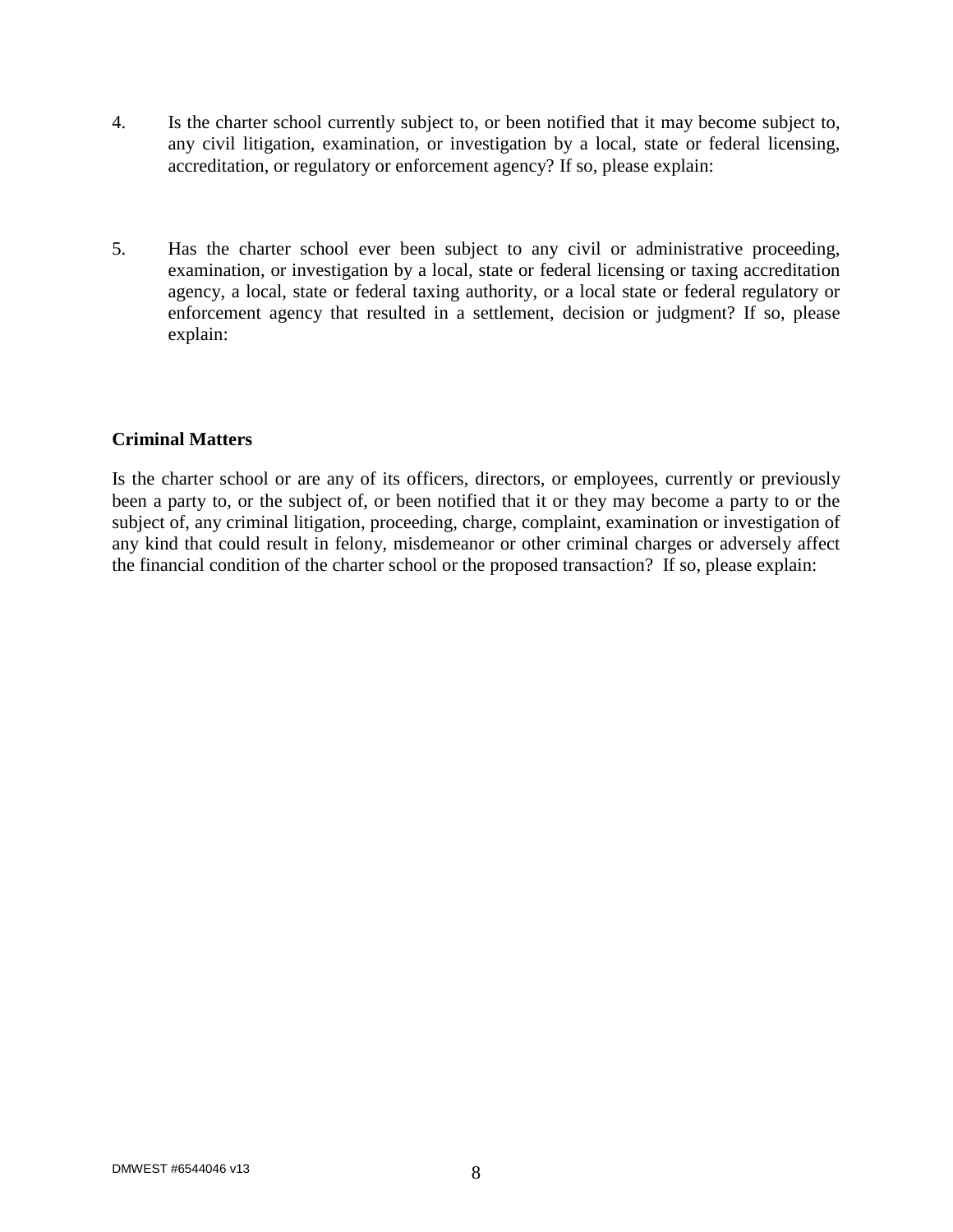#### **Part IV – Charter School Facilities Information**

1. Address of Charter School Facilities to be financed: City: County:

Zip Code:

Size of the Charter School property in acres:

Financing Type – (a) New construction, (b) acquisition of existing facilities, or (c) both.

If new construction or modification of existing facilities is in excess of \$100,000, have you contacted Jenefer Youngfield (Phone: 801-538-7669 or Email: jenefer.youngfield@schools.utah.gov) at the Utah State Office of Education (USOE) to ensure that (i) a Charter School Building Officer has been appointed by the Charter School governing board and that the name, address, telephone and email address of that person has been transmitted to Jenefer Youngfield at USOE, (ii) USOE has knowledge of the construction project(s) and has assigned a project number so that project(s) can be tracked by USOE prior to commencing any construction, (iii) the USOE preconstruction checklist is completed prior to construction and the Charter School will be in compliance with provisions of the USOE School Construction Inspection Resource Manual (available on line at http://www.schools.utah.gov/finance/facilities/default.htm), and (iv) arrangement has been made for proper construction inspections and monthly construction inspection summaries to be transmitted to USOE and appropriate local municipal building officials?

 $Yes \_\_\_\_\_$  No  $\_\_\_\_\_$  N/A  $\_\_\_\_\_\.\$  If no, please explain why.

*NOTE: It is highly recommended that the Charter School select design and engineering professionals as well as contractors that have prior experience with K-12 public schools of similar size and scope that will be encompassed by the Charter School.* 

- 2. Attach as Exhibit A a description of the current improvements, if any, on the site. Please describe the prior use of this site. Description of the charter school facilities, should include:
	- (a) Number of buildings.
	- (b) The number of square feet to be constructed or acquired.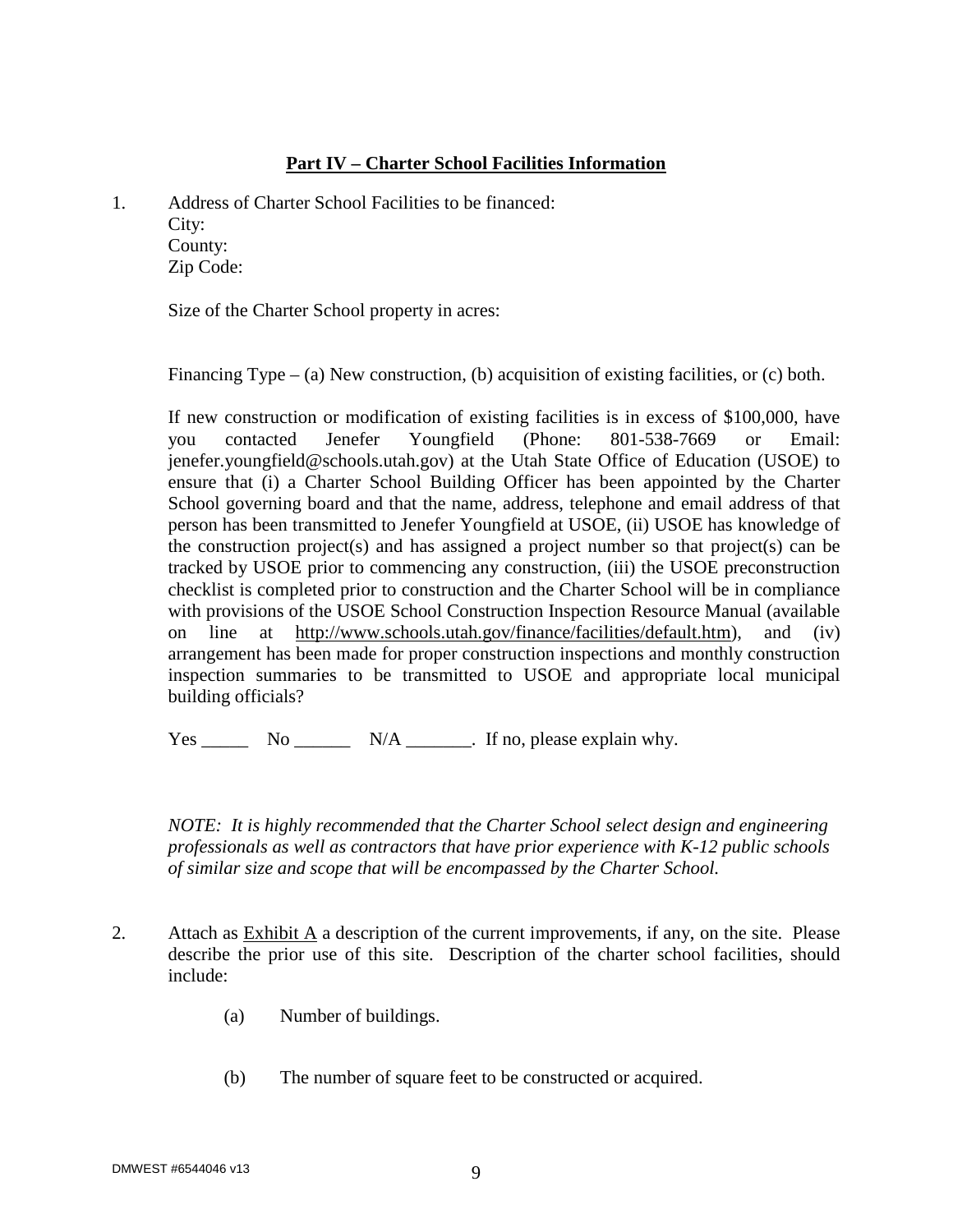- (c) Estimated time of construction or renovation, including the start date and the completion date.
- (d) For an existing school facility, please indicate whether the facility (1) has been inspected by the Utah State Fire Marshal, and (2) has an "E" occupancy classification. For each action that has not been completed, please state the reasons why it has not been done. If the charter school expects to have the action done, please indicate the expected completion date.
- 3. Please indicate the following:
	- (a) Age of the building(s) (if existing facilities).
	- (b) Appraised value, if available.
	- (c) Capital Needs Assessment, if available.
- 4. Does the charter school currently own the site:

If the charter school does not own the site, attach as  $Exhibit B$  a copy of the real estate purchase contract, options or other evidence of the charter school's control of the site.

5. Estimated Costs of the Charter School Facilities:

| <b>Item</b>                     |  |
|---------------------------------|--|
| Acquisition of land             |  |
| Acquisition of buildings        |  |
| Equipment                       |  |
| <b>Rehabilitation Costs</b>     |  |
| <b>Construction Costs</b>       |  |
| Fees & other charges related to |  |
| purchase                        |  |
| . Ither                         |  |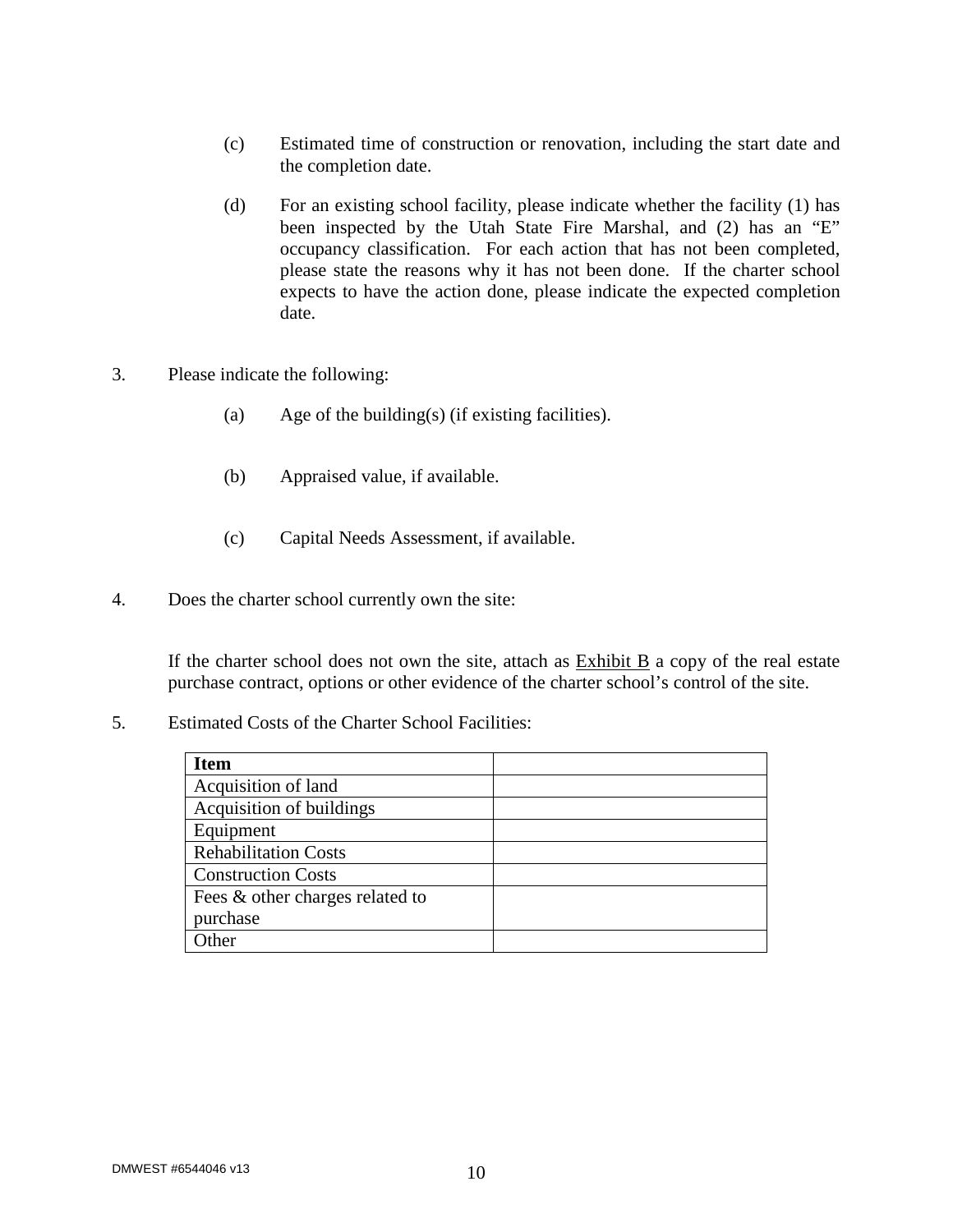#### **Part V – Basic Charter School Documents to be provided at Application Submission**

Please attach as  $\overline{\text{Exhibit C}}$  – the following items:

- (a) Charter school application filed with the State Charter School Board to receive its charter, including any amendments;
- (b) Signed copies of the charter school agreement with the State Charter School Board;
- (c) Signed copies of articles, bylaws and/or other organizational documents of the charter school and all amendments thereto;
- (d) Certificate of good standing from the Division of Corporations;
- (e) 501(c)(3) determination letters from the Internal Revenue Service (indicate if not available and why);
- (f) Preliminary commitment of underwriter/placement agent to market the bonds;
- (g) Management and Service Agreements (indicate if not applicable); and
- (h) Evidence of accreditation of the charter school. If not applicable, please state why. If applicable, but not yet received, please state by when the charter school expects to receive accreditation.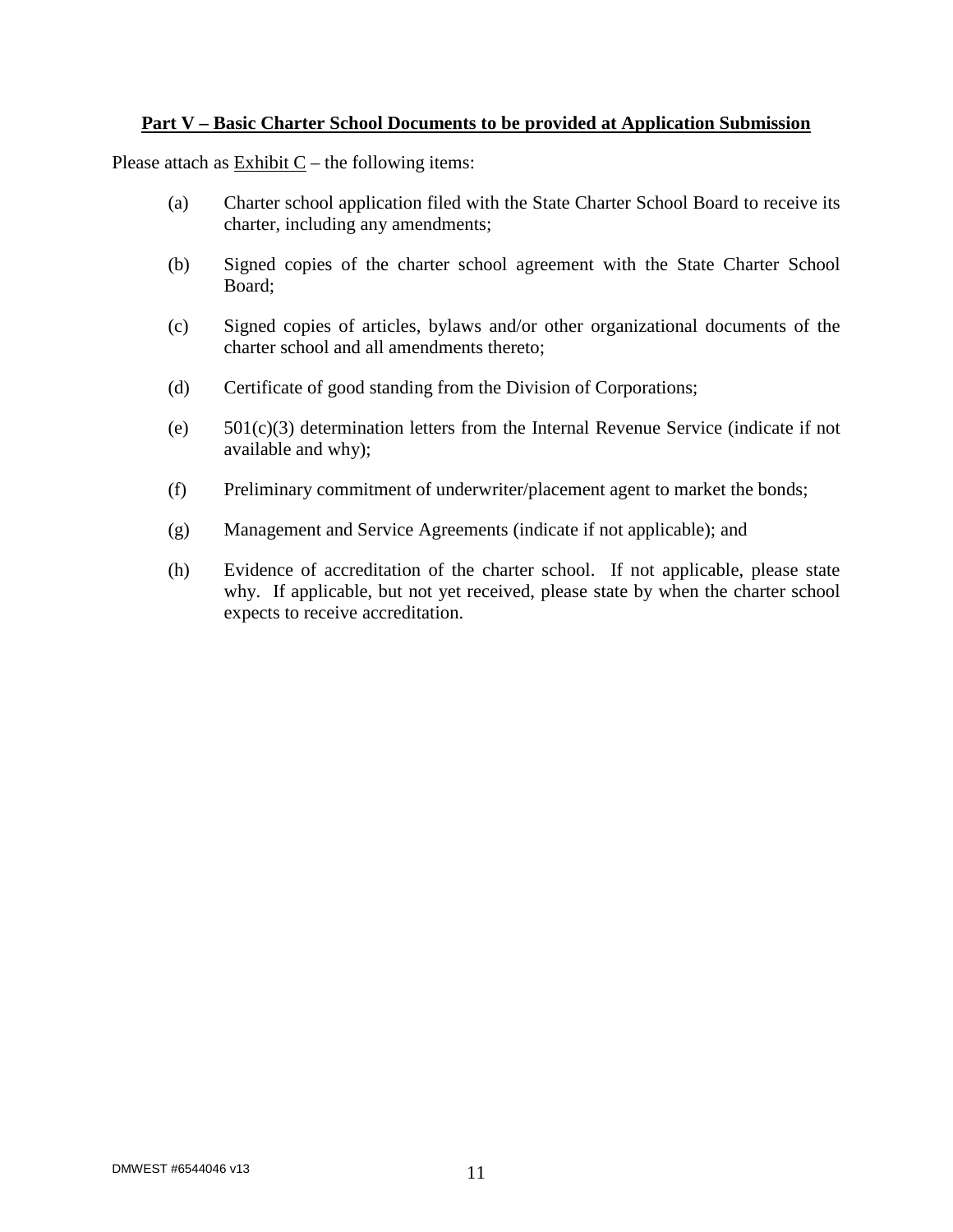#### **Part VI – Items Required to Complete Financing**

Attached hereto as Schedule 1 is a list of additional items that are to be filed with the Application and attached as Exhibit D. Certain of the items as designated on Schedule 1 may be filed after Application submission, but such items must be submitted to the Authority before the mailing of any offering document related to the proposed financing unless the Authority consents otherwise.

#### **Part VII – Requirements and Expectations**

Attached hereto as Schedule 2 is a list of certain requirements and expectations of the Authority applicable to its charter school financings. Please review such list. Execution of this application is an acknowledgment by the Charter School that it has read such Schedule 2 and agrees to the terms thereon.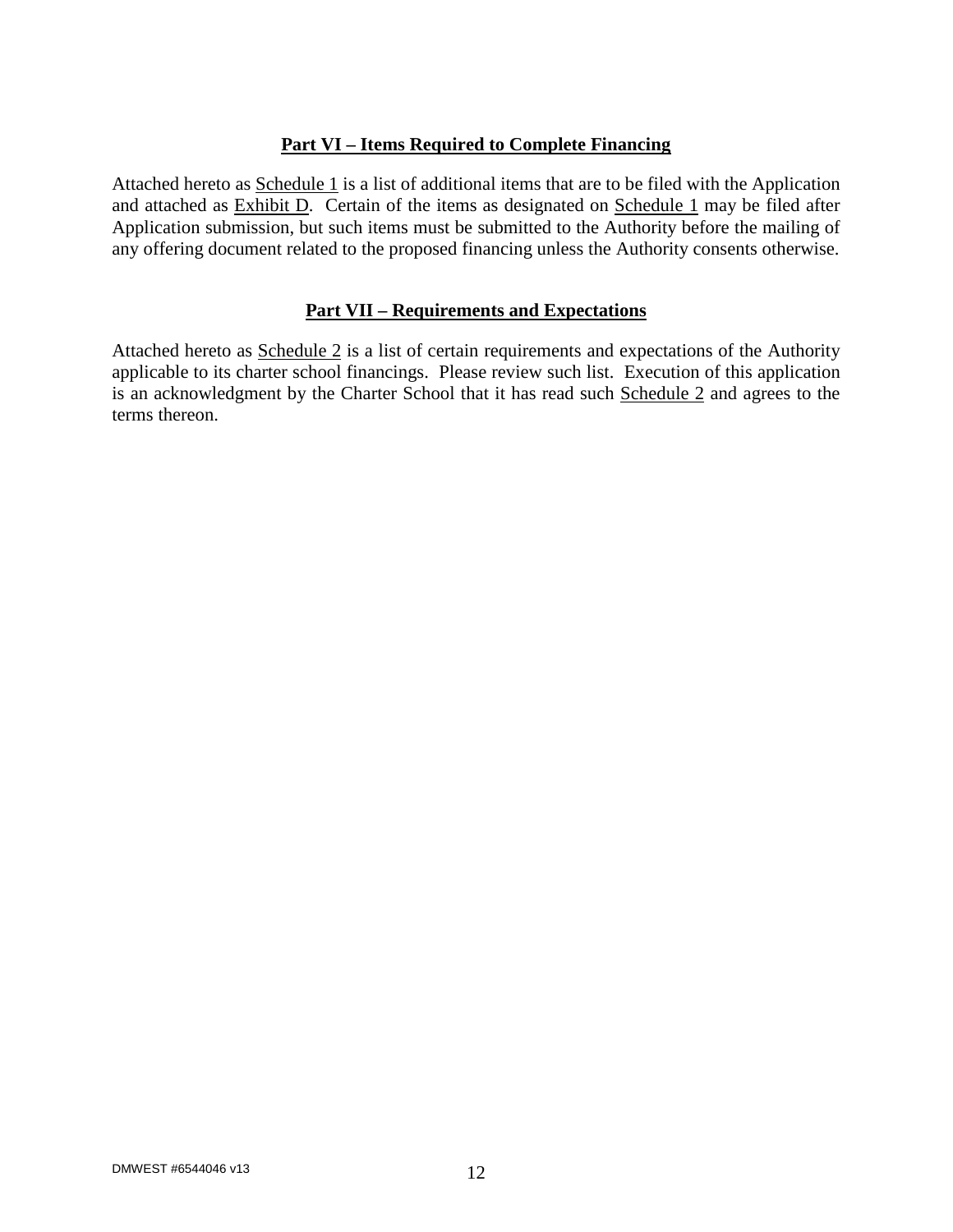### **Certification**

I certify that I have reviewed the charter schools facilities financing application and that to the best of my knowledge, such responses are true, correct and complete.

Name of Charter School

\_\_\_\_\_\_\_\_\_\_\_\_\_\_\_\_\_\_\_\_\_\_\_\_\_\_\_\_\_\_\_\_\_\_\_\_\_\_\_\_ Name of Approving Official

\_\_\_\_\_\_\_\_\_\_\_\_\_\_\_\_\_\_\_\_\_\_\_\_\_\_\_\_\_\_\_\_\_\_\_\_\_\_\_\_

\_\_\_\_\_\_\_\_\_\_\_\_\_\_\_\_\_\_\_\_\_\_\_\_\_\_\_\_\_\_\_\_\_\_\_\_\_\_\_\_

\_\_\_\_\_\_\_\_\_\_\_\_\_\_\_\_\_\_\_\_\_\_\_\_\_\_\_\_\_\_\_\_\_\_\_\_\_\_\_\_

\_\_\_\_\_\_\_\_\_\_\_\_\_\_\_\_\_\_\_\_\_\_\_\_\_\_\_\_\_\_\_\_\_\_\_\_\_\_\_\_

\_\_\_\_\_\_\_\_\_\_\_\_\_\_\_\_\_\_\_\_\_\_\_\_\_\_\_\_\_\_\_\_\_\_\_\_\_\_\_\_

Title

Phone Number

Signature

Date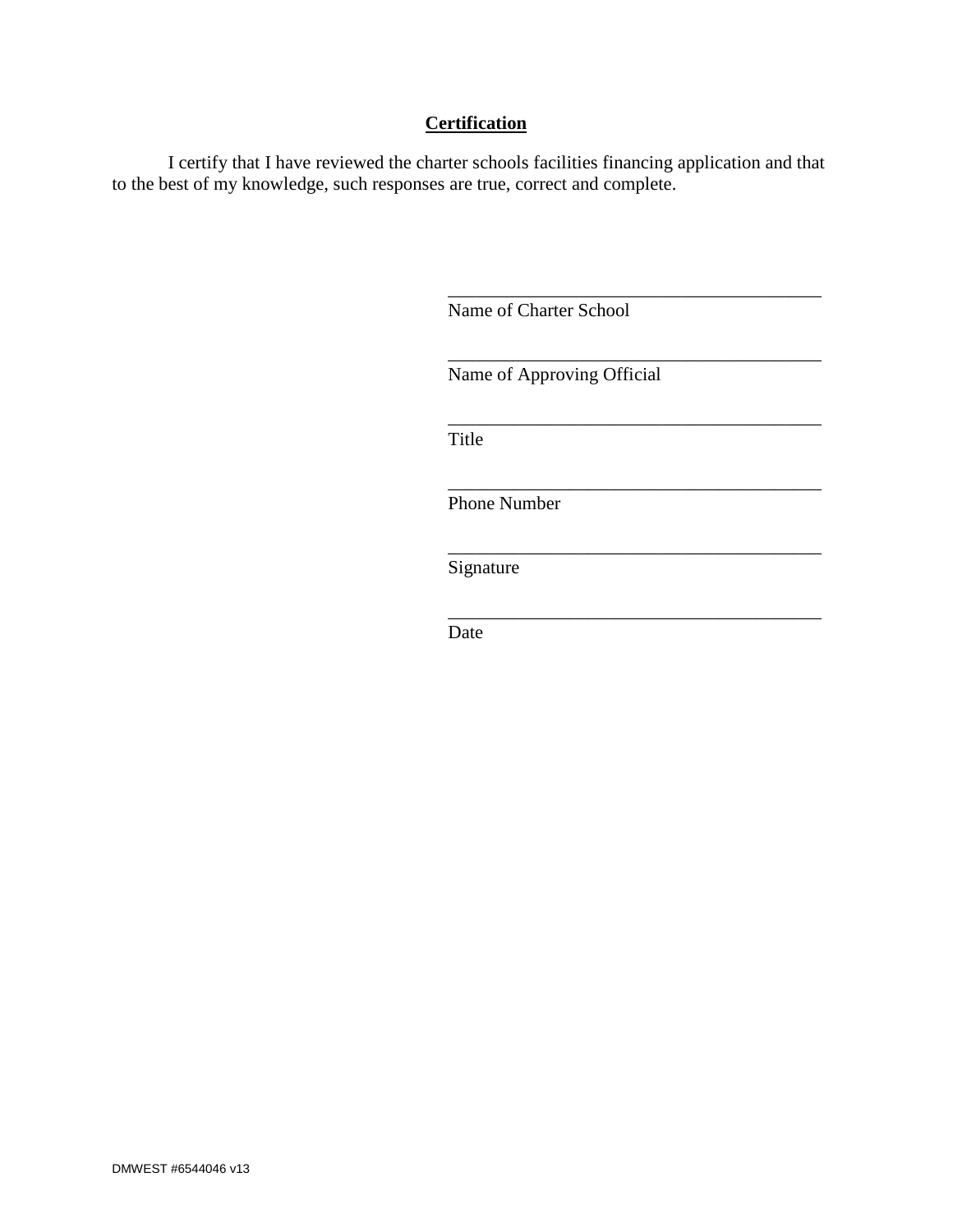#### Schedule 1

The following items will likely be needed by various parties to the proposed financing to evaluate the financial feasibility of such financing. *Please note that while the Authority is requiring these items to be submitted with the Application, the Authority is not underwriting the proposed financing and will make no representation or warranty regarding the economic feasibility of such financing.* 

Application Submission Items. Please attach the following items as Exhibit D at time of Application submission.

- *Board Member Professional Qualifications* Resumes or summary narratives for present members of the Charter School's board of directors, including relevant educational background, employment history, business experience, administrative (educational or otherwise) experience and any teaching experience.
- *Key Personnel Responsibilities and Professional Qualifications* Description of key personnel who will provide services to or be employed by the Charter School along with a description of their respective employment responsibilities and resumes or summary narratives for such individuals, including relevant educational background, employment history, business experience, administrative (educational or otherwise) experience and any teaching experience. **Include this information for the school's business administrator/finance director.**
- *Aid Payments* Description of Charter School funding (including per pupil funding levels) and direct federal aid payments (if any) received by the Charter School.
- *School Operations* Description of the Charter School's operations, including such things as the mission statement, grades offered at the Charter School, including the respective dates of any expansions, the special academic emphasis of the Charter School and any particular teaching implementation methods and a description of any extracurricular programs at the Charter School.
- □ *Performance Indicators* Description regarding the Charter School's attainment with respect to applicable performance indicators, including the federal No Child Left Behind Act requirements such as "adequate yearly progress" and applicable State-administered exams such as U-PASS assessment requirements that Charter school students have taken.
- *Service Area and Competing Schools* Description with respect to the geographical area in which service is provided by the Charter School, including a description of other schools in the area.
- *Enrollment Data* Description of historical and projected enrollment at the Charter School by grade level. Please indicate any expected increases or decreases in enrollment.
- *Waiting List Statistics* Description of historical waiting list by grade level.
- *Student-Faculty Ratios* Description of student/faculty ratio per grade level.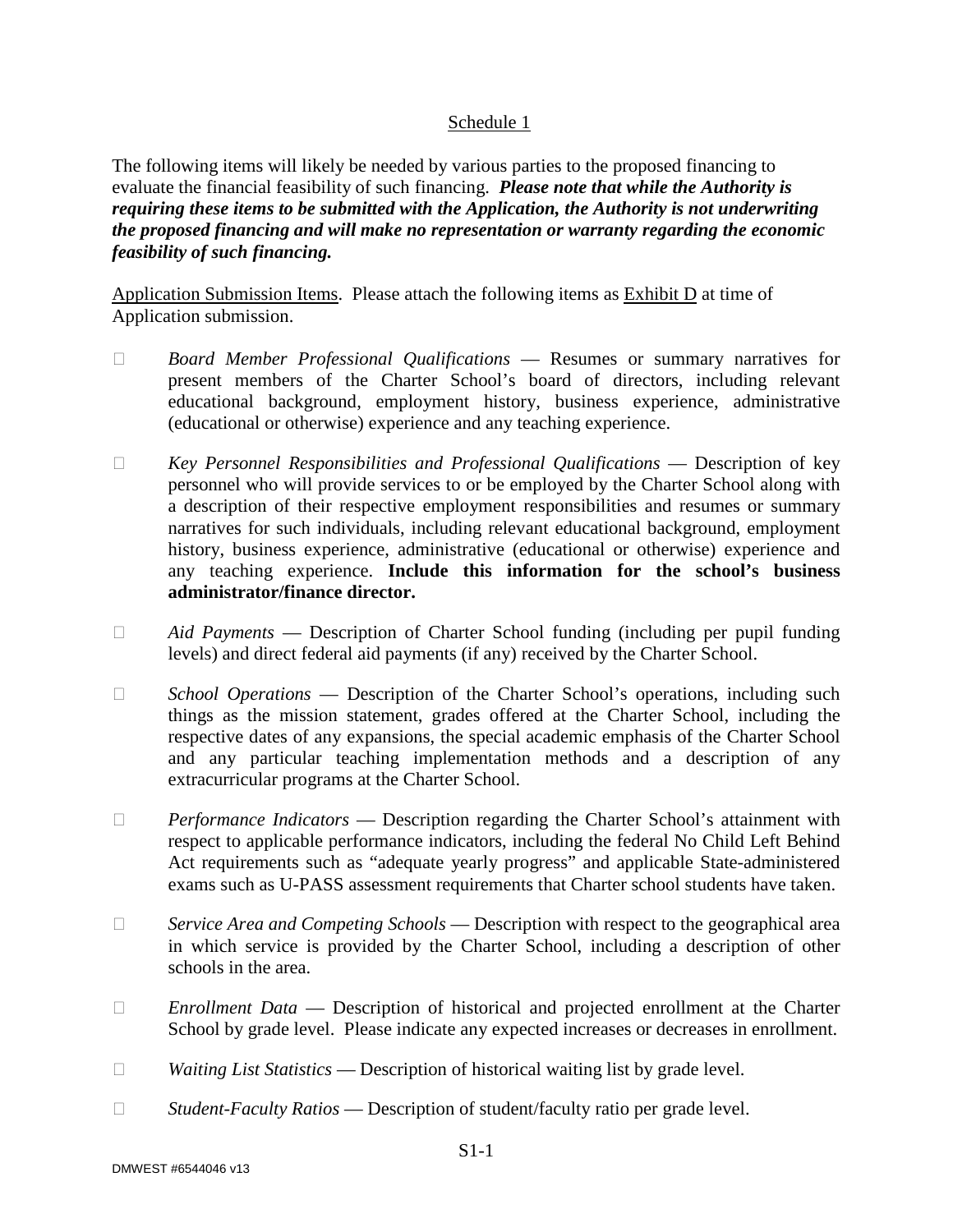- *Litigation/Audits* Description of litigation, legislation or IRS audits which could affect the regulation or financing of the Charter School or would impact the Charter School or the issuance of the bonds.
- *Audited Financial Statements* for the charter school's most recent fiscal years (up to three years, if available) and any unaudited financial statements.
- *Documentation of School Financial Status* (Please complete the attached Financial Status Summary spreadsheet).
- *Preliminary Financial Forecast* preliminary forecast of financial information. Please indicate whether or not such forecast has been or will be examined by a CPA firm.
- □ Permits please provide a description of the status of all required building permits and other approvals, such as zoning, or permits relating to any construction or renovation of charter school facilities*.*
- *Budget* board approved current fiscal year budget.

Items that may be Delivered Post Application Submission. Please attach the additional items below as Exhibit D at time of Application submission, if available. If the items below are not available at the time this Application is filed with the Authority, such items must be submitted to the Authority before the mailing of any offering document related to the proposed financing unless the Authority consents otherwise.

- *Appraisal of Site(s) to be Acquired or of Site(s) on which New Construction will take Place.*
- *Environmental Reports on Site(s) to be Acquired or of Site(s) on which New Construction will take Place.*
- *ALTA Certified Survey and Title Insurance Commitment*.
- *Architectural Services Contracts*  for new construction projects only*.*
- □ *Construction Contract* for new construction projects only.
- *Site Plan and Elevation Drawings*  for new construction projects only*.*
- □ Resolution please provide a copy of any resolutions of the applicant authorizing and approving the acquisition and/or construction and financing of the charter school facilities to be financed with proceeds of the bonds*.*
- *Insurance*  please provide evidence of insurance on the charter school facilities in amounts to be required by the bond documents*.*
- *Inspections*  please provide evidence of inspection of the charter school facilities by an independent properly licensed and certified third party for existing facilities or for charter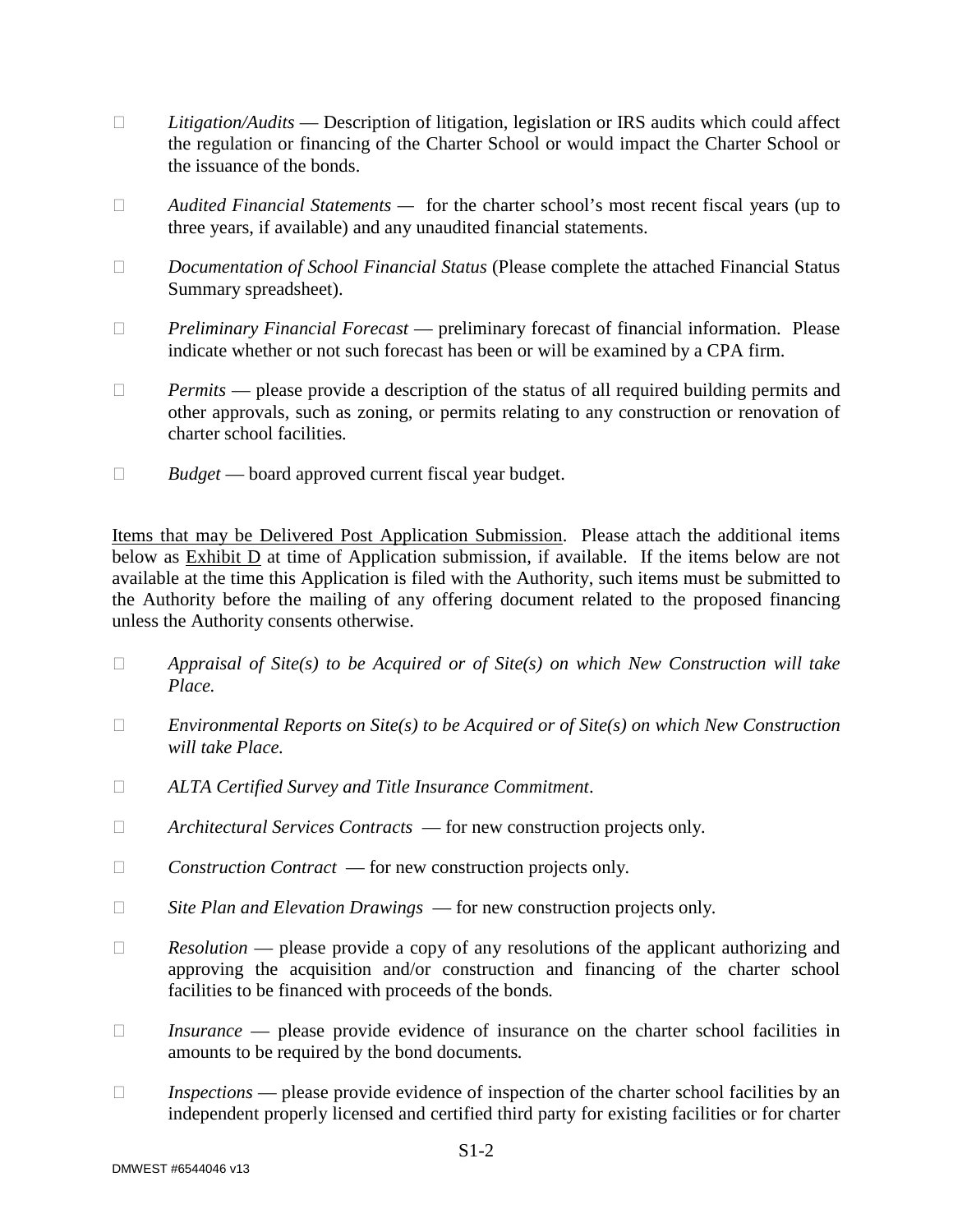school facilities to be constructed, please provide information regarding the proposed properly licensed and certified building inspector and inspection process.

- *Final Financial Forecast* final forecast of financial information.
- □ Permits please update the description of the status of all required building permits and other approvals, such as zoning, or permits relating to any construction or renovation of charter school facilities*.*
- *Expected Draw Schedule*  please provide a schedule of expected draws of bond proceeds to be used for construction, if applicable.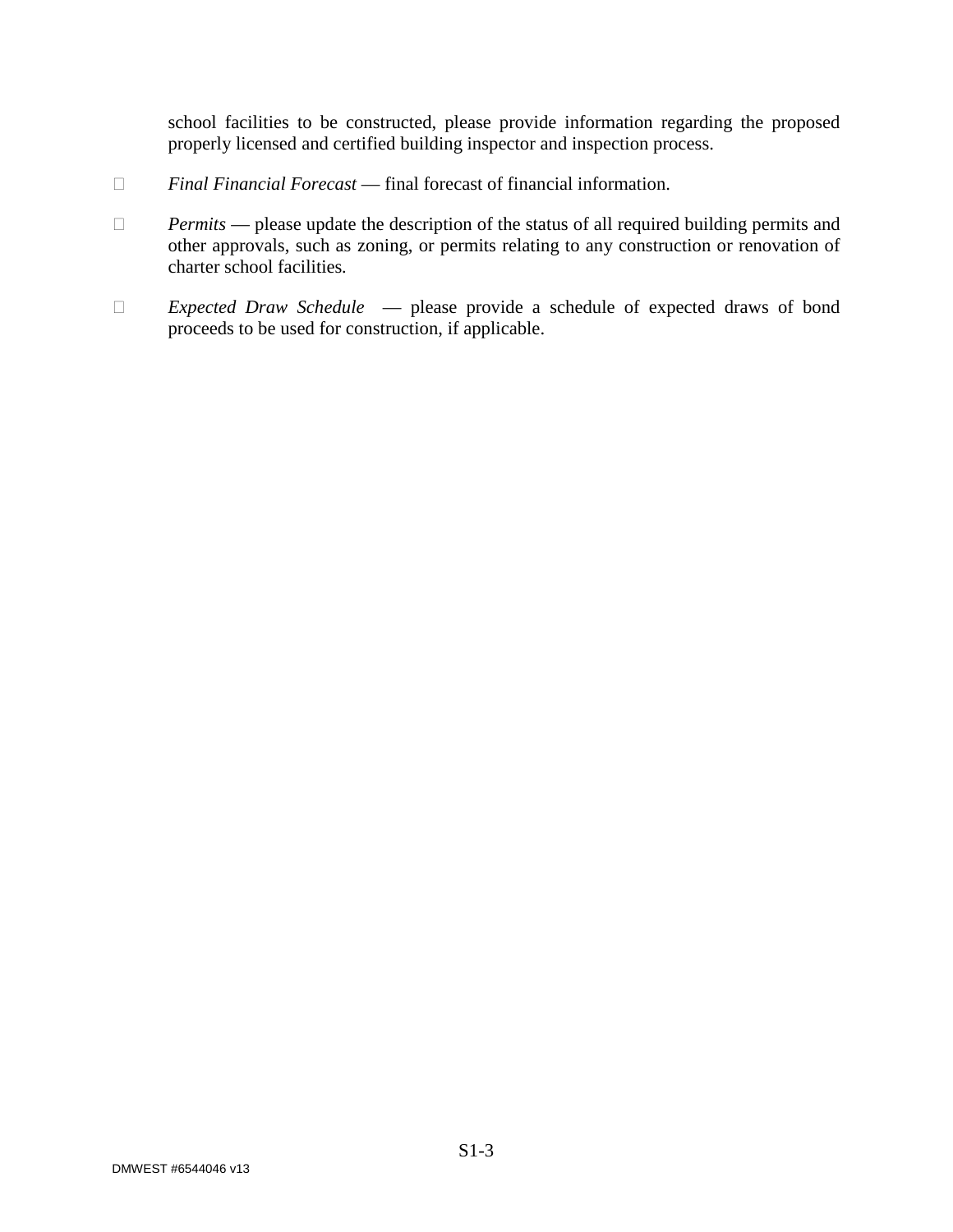#### Schedule 2

In addition to the Authority's right to approve all documents and terms of any bond financing, the following is a summary list of some of the Authority's requirements:

(i) *Bond Denominations*. While the bonds are not rated, \$100,000 or any multiple of \$1,000 or \$5,000 in excess thereof. The Authority in its sole discretion may agree to reduce the authorized bond denominations down to no less than \$25,000 or any multiple of \$1,000 or \$5,000 in excess thereof upon receipt by the Authority of a letter from the proposed bond underwriter stating that the lower denomination will result in more favorable bond pricing and indicating to the Authority whether or not such lower denomination will create any additional risk to the Authority.

(ii) *Investor Letters*. Each initial bond purchaser will be required to sign an investor letter in form approved by the Authority. The letter will recite that subsequent bond sales may only be made to "accredited investors" as that term in defined in Rule 501 of Regulation D promulgated under the Securities Act of 1933, as amended (the "Securities Act"), or to "qualified institutional buyers" as that term is defined under Rule 144A of the Securities Act. Any transfer in violation of this requirement shall be null and void.

(iii) *Fund Flow*. Each Charter School shall be required to enter into a loan agreement which will require that all payments received by the Charter School from the State of Utah relating to school operations shall be remitted directly to the bond trustee. Upon receipt of such amounts, the bond trustee will be required to retain amounts required to be accumulated for bond principal and interest payments, bond related fees and other expenses enumerated in the loan agreement, including, but not limited to, taxes, insurance premiums and reserve requirements. Remaining amounts shall be remitted on a monthly basis to the Charter School for its operations.

(iv) *Indemnity provisions, federal tax and security laws*. Each Charter School shall be required to indemnify the Authority for all costs, expenses, liabilities and losses it may incur in connection with the Bonds. The Authority has no budgeted funds from which to pay such items. Each Charter School shall also be required to make representations and to enter into covenants in connection with applicable federal tax and securities laws.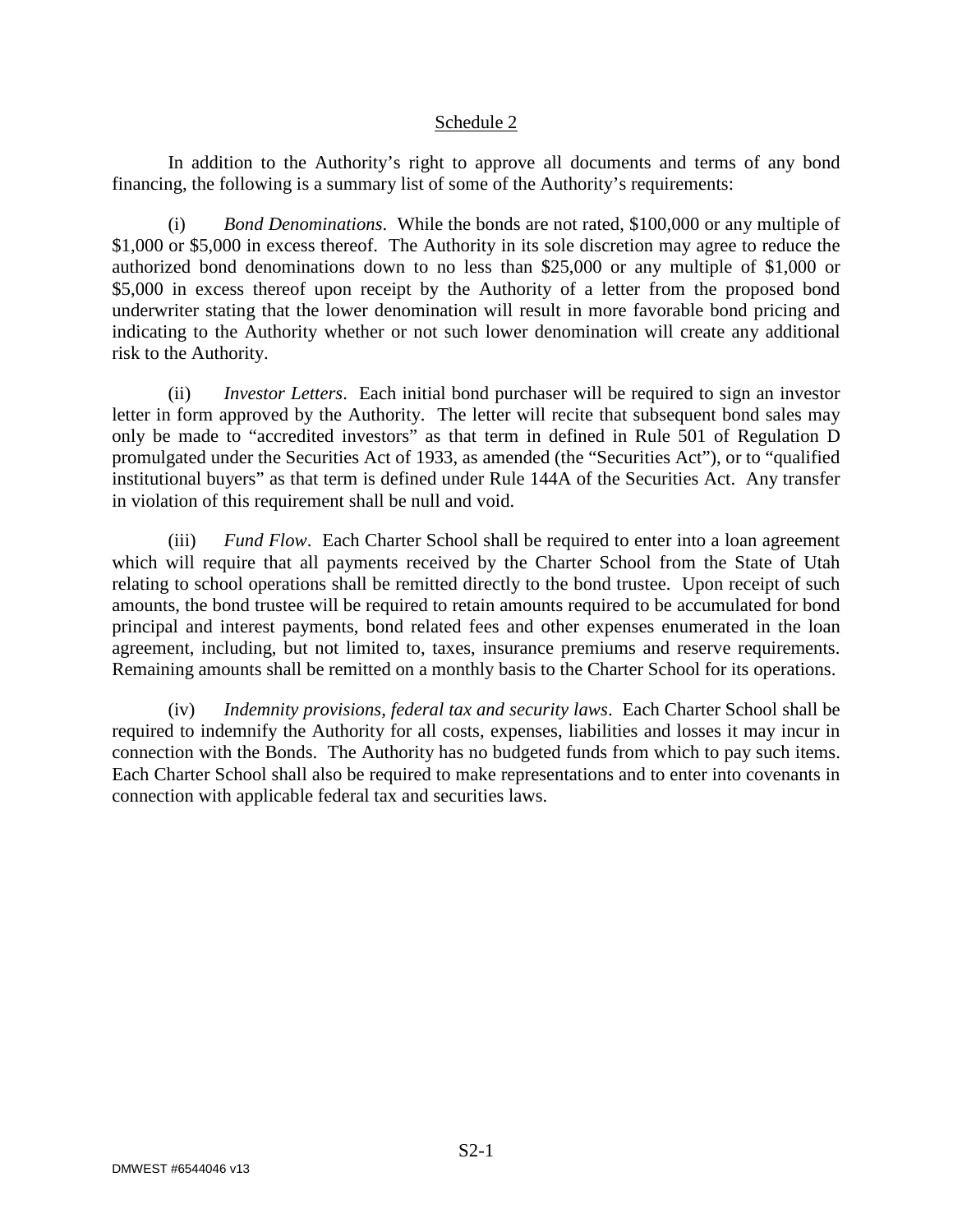### Exhibit A

(Description of Charter School Facilities — See Part IV)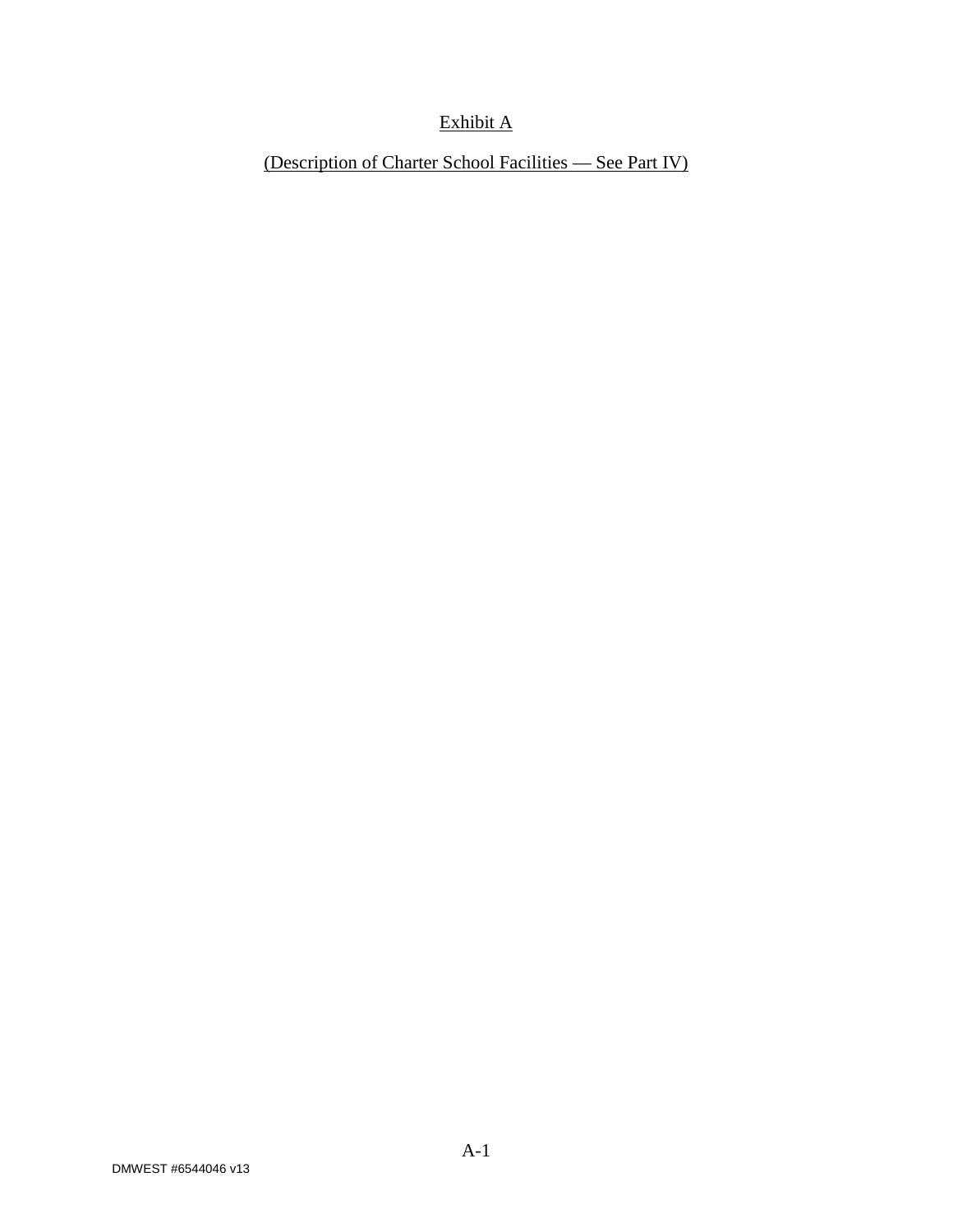### Exhibit B

(Evidence of Charter School Facilities Control — See Part IV)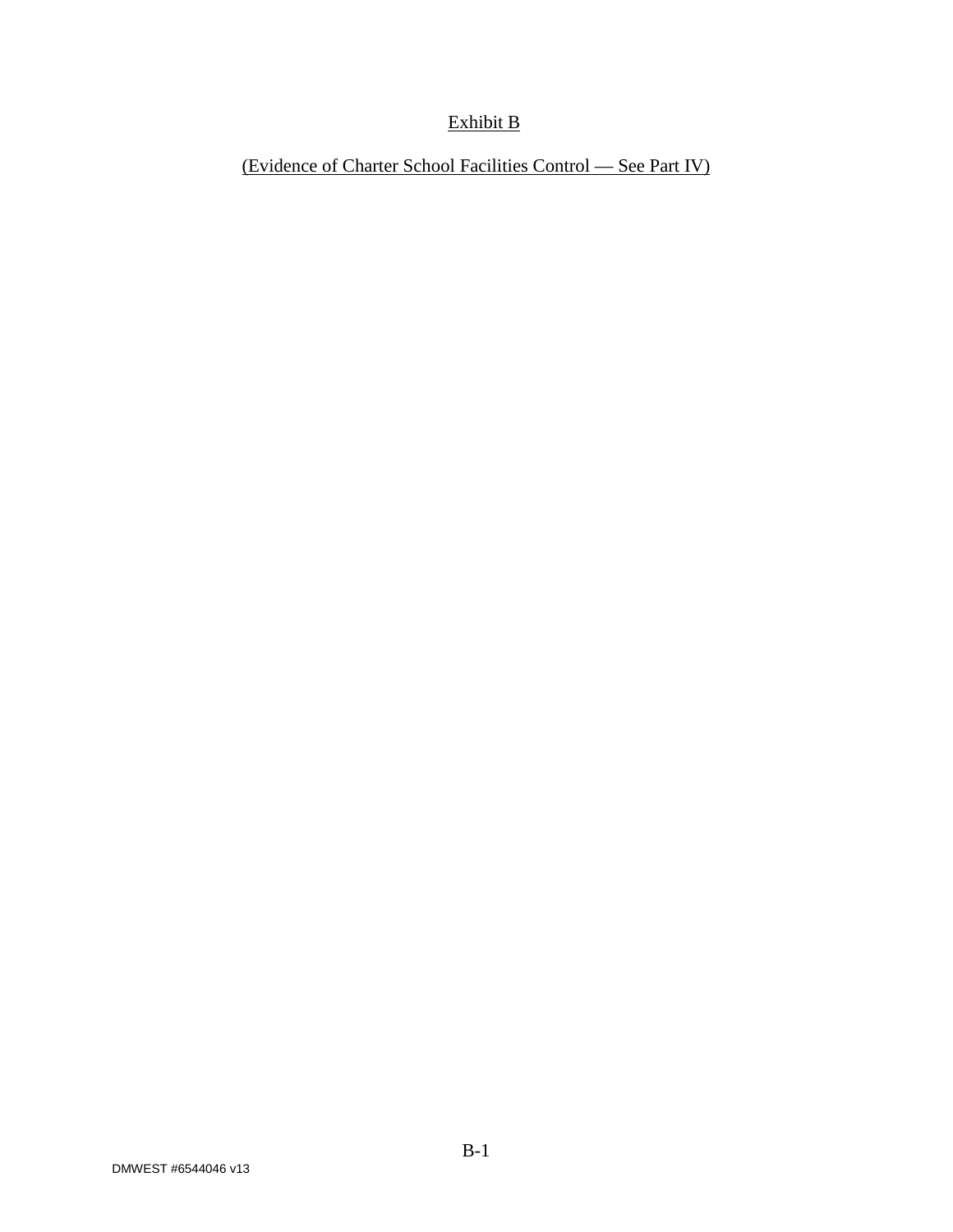## Exhibit C

(Basic Charter School Documents — See Part V)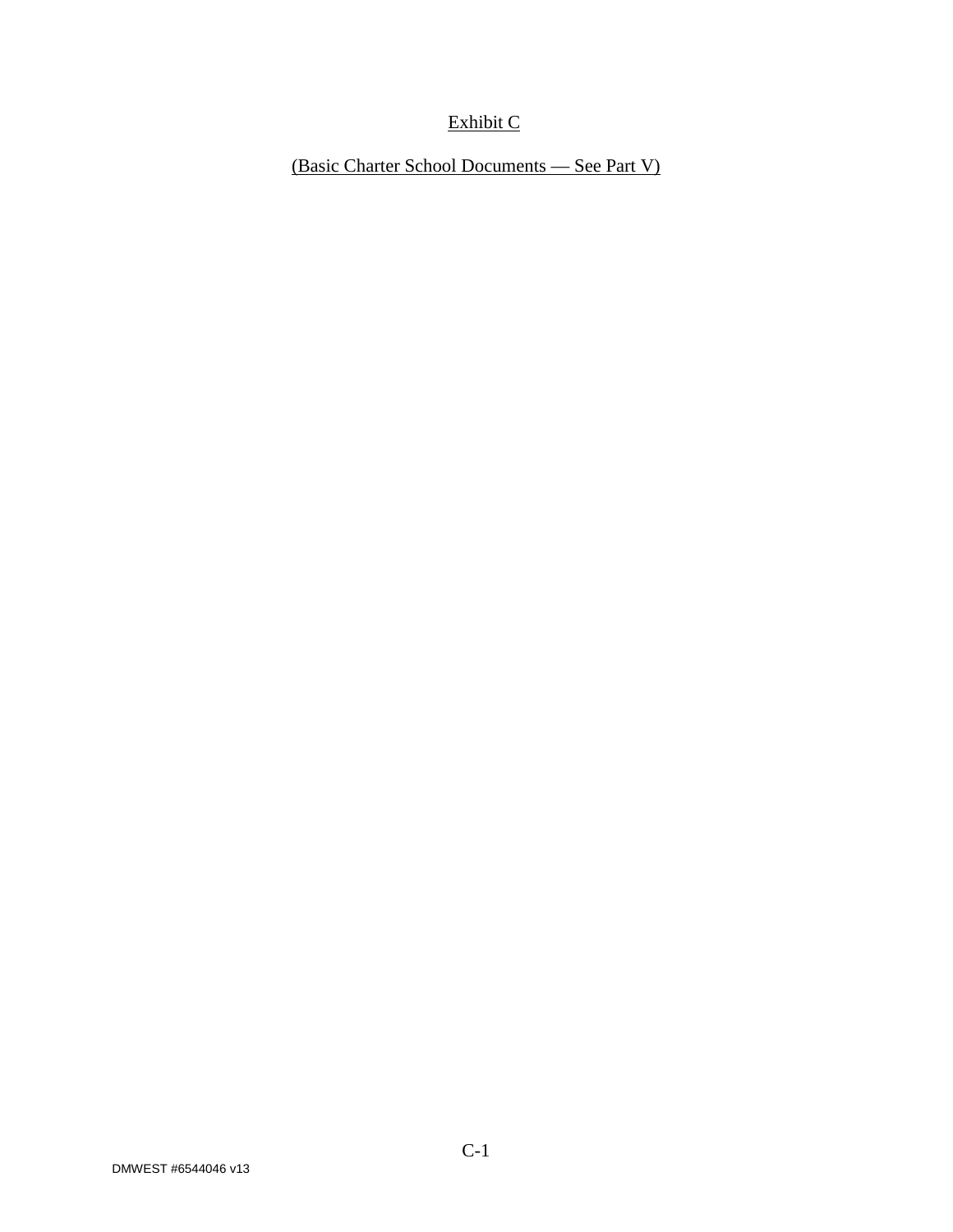### Exhibit D

(Available Items listed on Schedule 1)